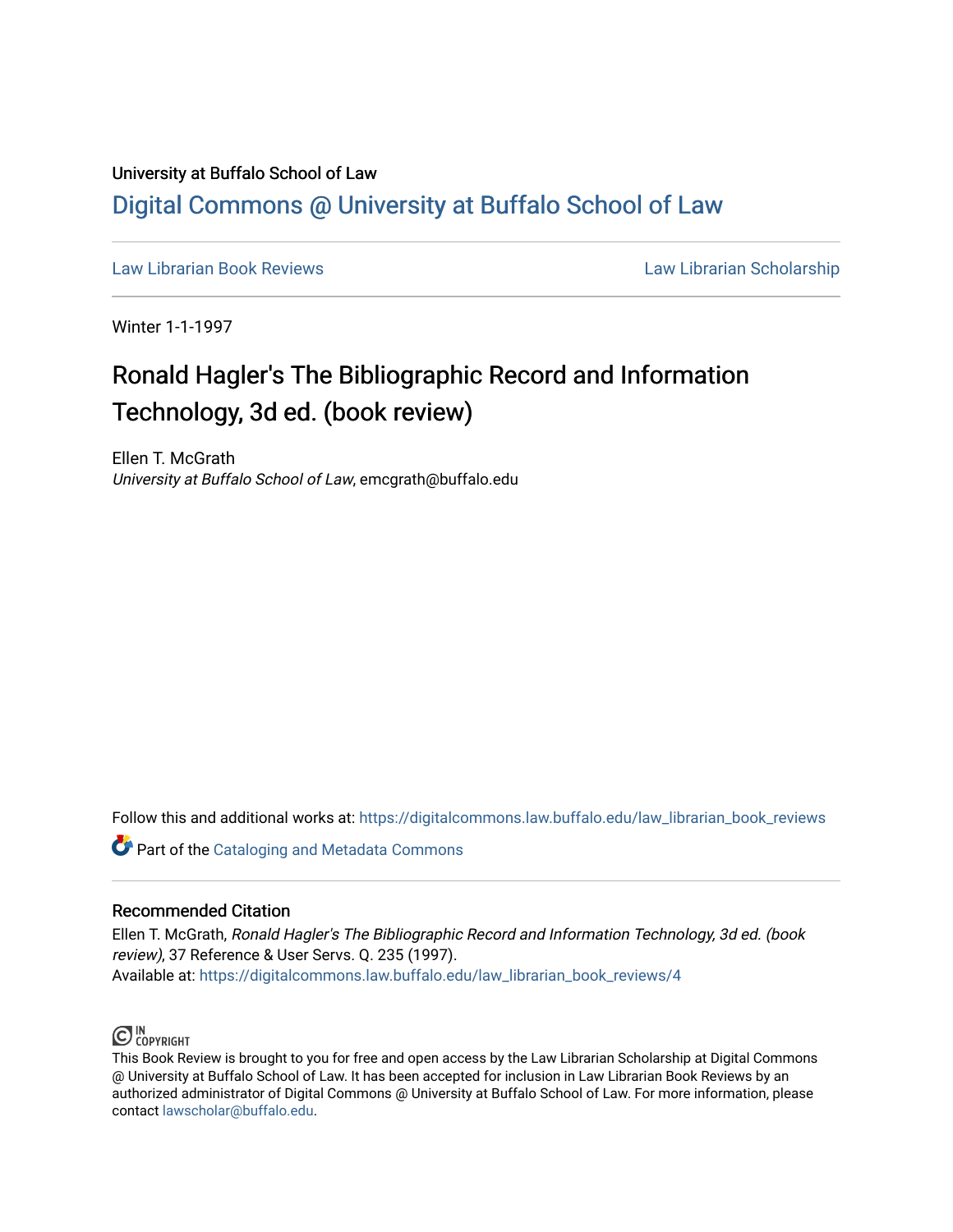## *Judith Dye*  **EDITOR PROFESSIONAL MATERIALS**

*The Bibliographic Record and Information Technology. 3d. ed.* By Ronald Hagler. Chicago: ALA, 1997. 394p. ALA members \$40.50; others \$45 (ISBN 0-8389-0707-5).

This is the third edition of this title, commonly referred to as *BRIT,*  since 1982. The author, Ronald Hagler, is on the faculty of the School of Library, Archival, and Information Studies at the University of British Columbia. His familiarity with the bibliographic record is evident in this work, thus explaining why he was invited to speak at the International Conference on the Principles and Future Development of *AACR*  iin October 1997.

In the author's own words, "This is a conceptual treatment of current bibliographic practice in the context of its principles and history" (p. xv). The material is presented in two parts: "Principles of Bibliographic Control" and "Library Standards," which could perhaps be summarized as "theory" and "practice." In some ways the grouping and ordering of topics are unusual, but the ap-